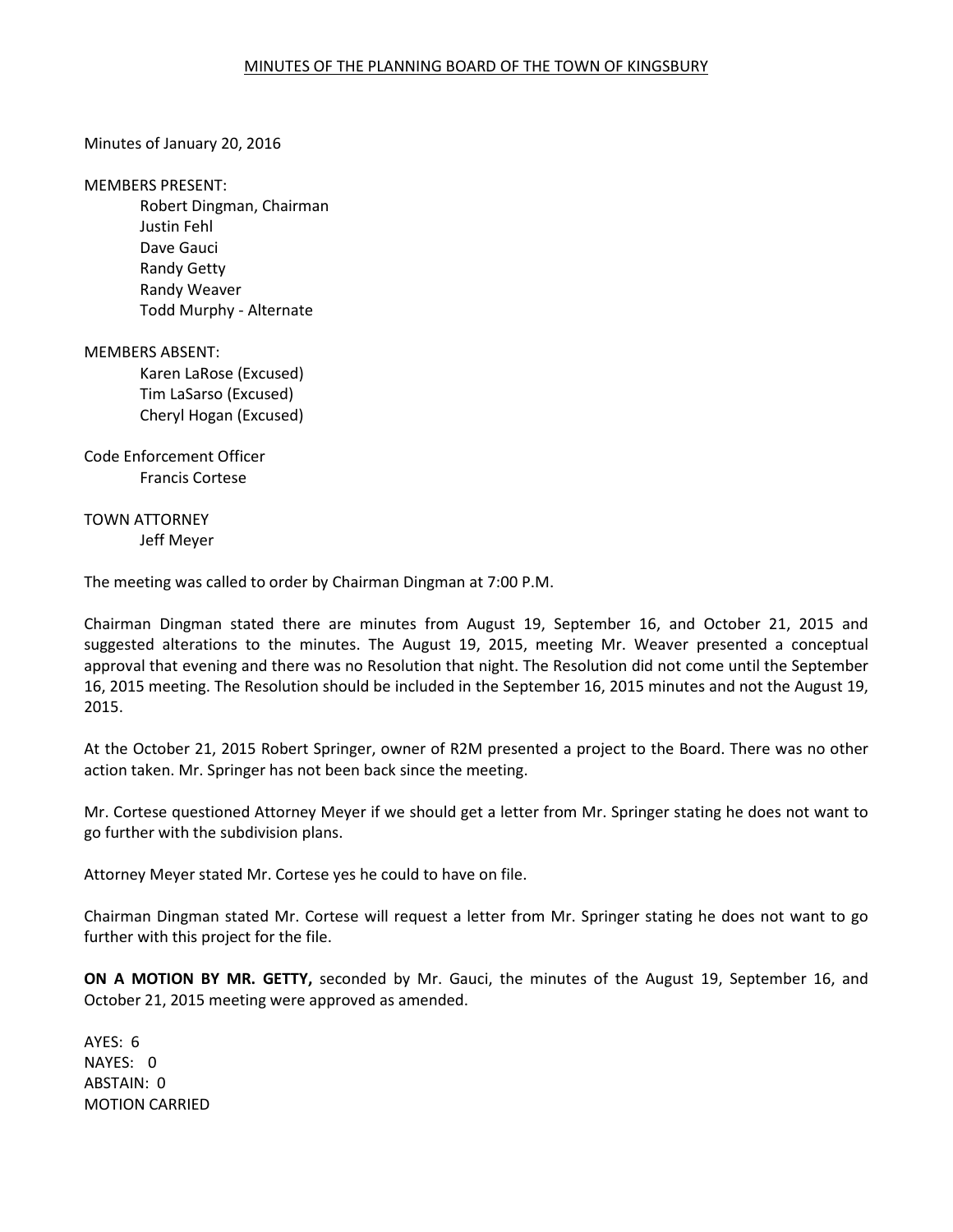## MINUTES OF THE PLANNING BOARD OF THE TOWN OF KINGSBURY

Planning Board Meeting Page 2 January 20, 2016

## 1. Washington County Planning Board Agreement

Chairman Dingman stated the Board received a letter from Washington County Planning Board with a form attached called "Exemption of Matters of Local Concern from the County Planning Review". This agreement exempts certain projects deemed to have no inter-municipal impact, from referral to the County Planning Board.

Chairman Dingman stated there is also a Resolution attached with the letter.

**ON A MOTION BY MR. GETTY,** seconded by Mr. Murphy the Resolution for Exemption of Matters of Local Concern from the County Planning Review was approved.

2. Pursuant to the provisions of Chapter 280, Article VI, Section 280-25 (G) District Regulations of the Town of Kingsbury Code, New York, notice is hereby given that a public hearing will be held by the Planning Board of the Town of Kingsbury, County of Washington and State of New York, on the 20<sup>th</sup> day of January 2016 at 7:00 PM in the Town Hall, 210 Main Street, Hudson Falls, New York on the following matter. Request by Dennis J. Vadnais II, Tax Map # 155.-1-11, commonly known as Towpath Road, Kingsbury, located in Zoning District, Industrial IND-75 is seeking Site Plan approval to install two 30,000 gallon propane storage tanks at thi8s location for commercial business. Plans for proposal are available at Kingsbury Town Hall, 210 Main Street, Hudson Falls, New York during regular business hours.

Chairman Dingman opened the Public Hearing.

Chairman Dingman introduced Dennis Vadnais II and Matthew Hiltz, Hiltz Propane Systems to address the Board.

Mr. Hiltz stated he owns Hiltz Propane Systems. He designs and installs similar systems to what Mr. Vadnais is hoping to install. Mr. Hiltz stated he has done a number of installations in the area.

Mr. Vadnais gave a description of where the property is located on Towpath Road.

Mr. Gauci questioned if the tanks would be on both sides of the train tracks. Mr. Vadnais stated no they will be on the west side of the train tracks.

Mr. Hiltz he will be installing two (2) 30,000 gallon Stubby Tanks for residential delivery at this location. These tanks are a little shorter and fatter and take up less area.

Mr. Hiltz calculated the area to be used is about 10,000 square feet, less than a quarter of an acre. The area used for the tanks, the piping and where the trucks will go in and out is an area of 100 x 100 and they have the entrance and exit.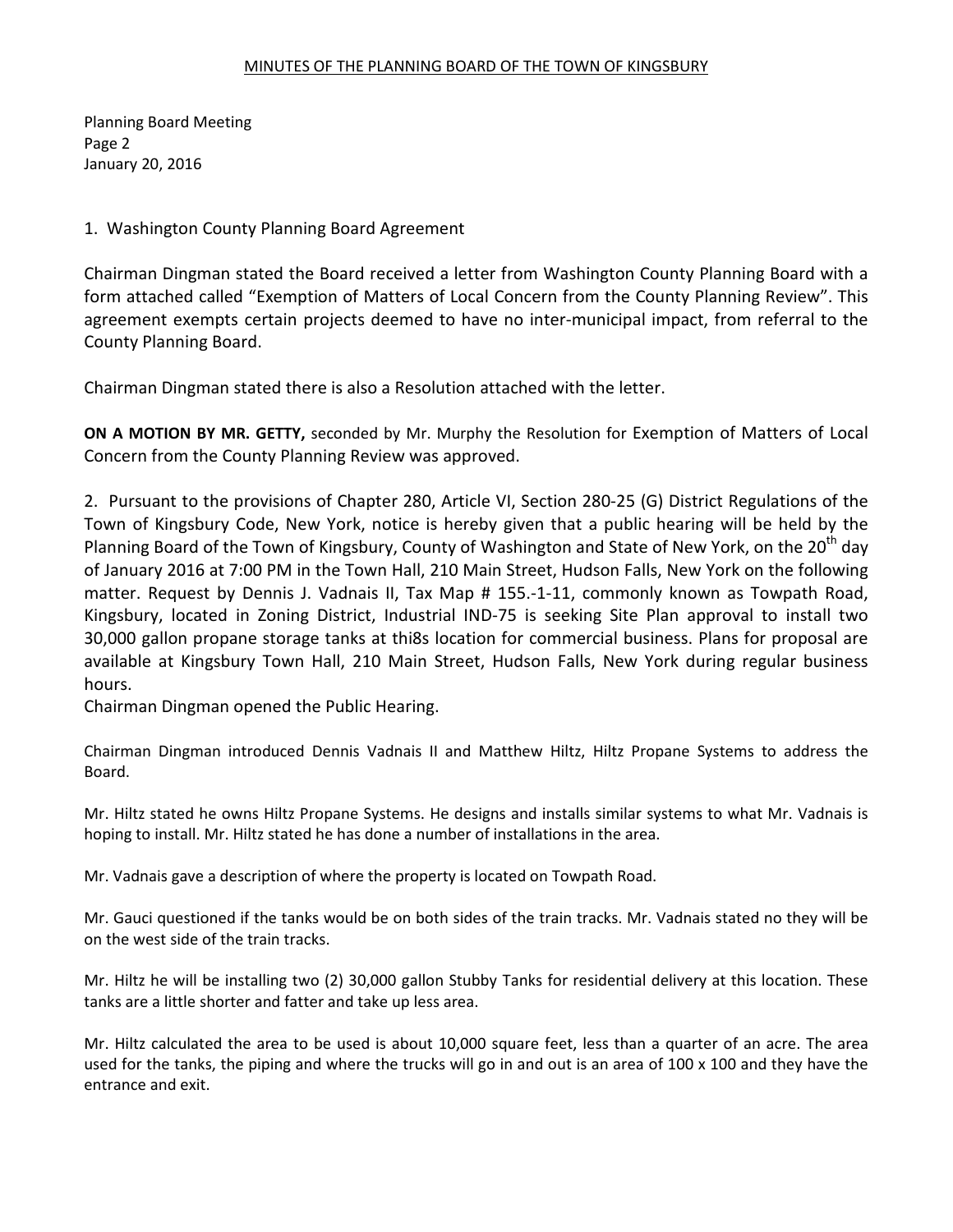### MINUTES OF THE PLANNING BOARD OF THE TOWN OF KINGSBURY

Planning Board Meeting Page 3 January 20, 2016

Mr. Weaver questioned if this site would be similar to the G.A. Bove site in Queensbury and what kind of a fence would be used?

Mr. Hiltz stated the tank at G. A. Bove is a Stubby 30,000 gallon tank and would be very similar. The 100 x 100 area would have a 6 foot high commercial chain link fence around it.

They are looking at entering the site off of Towpath Road and having one-way traffic. They would enter one driveway pull up to the tanks and load or unload and then pull back on to Towpath Road and head in the same direction.

Chairman Dingman stated there are two things Mr. Vadnais and Mr. Hiltz needed to be aware of; the Canal Corporation owns Towpath Road and Mr. Vadnais would have to have approval from the Cana. Corporation and Mr. Vadnais needs to obtain a Canal Work Permit for the construction of the access road and complies with all federal, state and local requirements.

Chairman Dingman stated the County Planning Board has seen this project but cancelled their meet on Tuesday, January 12, 2016. This project was submitted to the County on December 23, 2015. If the County does not respond within thirty (30) days then it would be automatic for this Board to take an action. Being the thirty (30) days is not up this until January 23, 2016 this Board cannot take any action tonight. We can let you know tonight if it will be approved but we will have to have another meeting for the Resolution.

Chairman Dingman questioned when they wanted to get started with this project. This Board could have a special meeting if needed.

Mr. Vadnais stated the February 17, 2016 meeting would be fine.

Chairman Dingman asked Nelson "Butch" Chase, Kingsbury Fire Chief if he had any questions or concerns.

Mr. Chase questioned how the thirty (30) thousand gallon tanks are going to be supplied. Will you be trucking it in and topping them off?

Mr. HIltz stated for the start there is one station. One truck will unload and until he is done another truck couldn't unload at the same time. Mr. Vadnais is doing this the right way with storage not being a problem. If he wants to add on later he could. For right now he is going to have low activity until he sees how the business will do.

Mr. Chase questioned if the entrance going in was straight parallel with State Route 196.

Mr. Vadnais stated yes and it will be wide enough for the fire trucks. The fire company will have access on all four sides.

Mr. Chase stated with all of the safety in place he has no problem with this project.